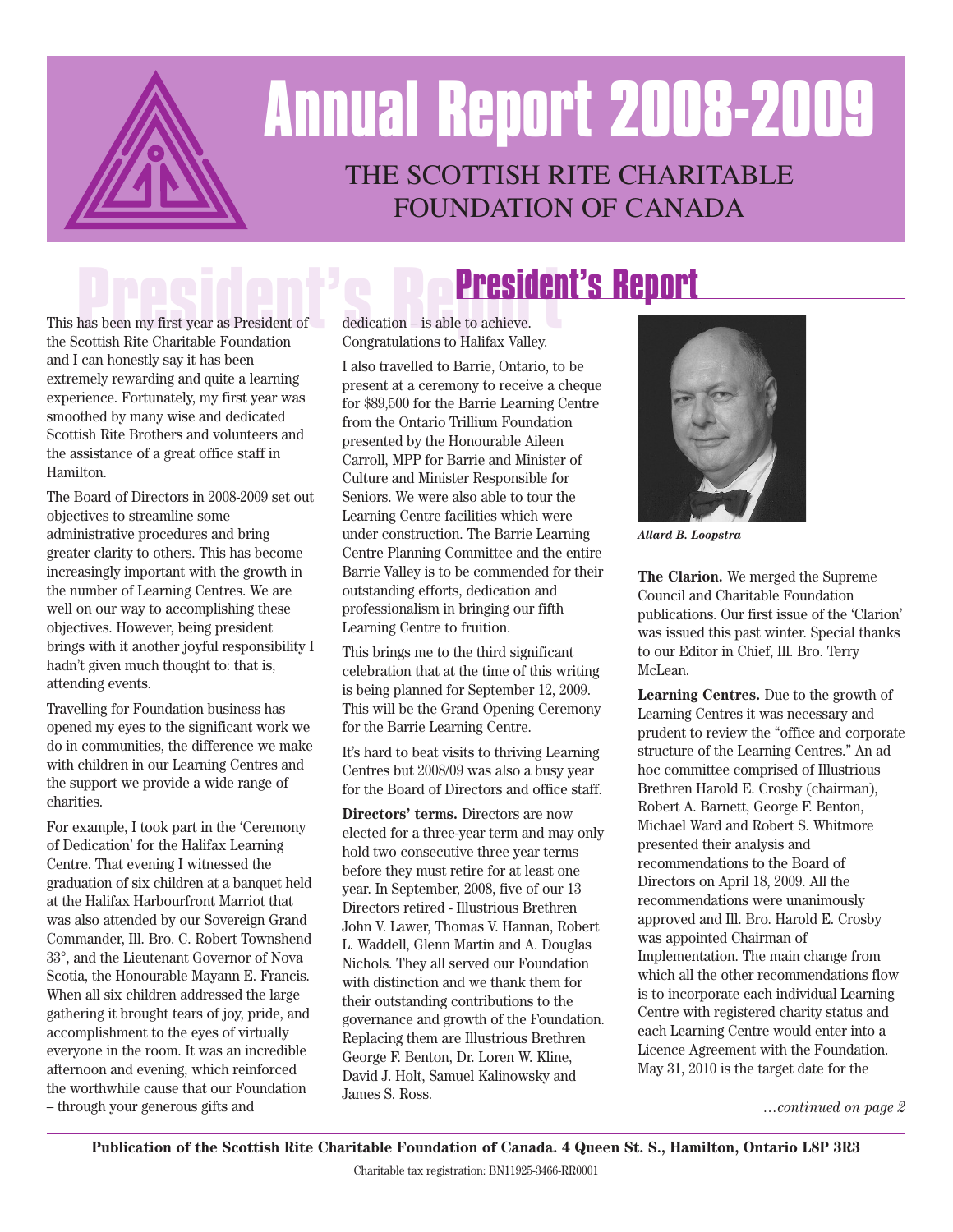### **President's Report**

*continued from page 1*

completion of transfer of operations from the Foundation to the Centres. An Executive Director will be appointed by the Board of Directors of the Foundation to provide leadership and handling all the day to day matters. A Learning Centre committee will also be appointed by the Board of Directors who will have the responsibility for the oversight of the Program on behalf of the Board. The Executive Director will report to the Board of Directors of the Foundation through the Learning Centre Committee.

As these changes are implemented, one must never forget the outstanding work that many of our Brethren in the Valley of London accomplished in our early start up years. They blazed the trail for subsequent Learning Centres by establishing policies and procedures and providing us with a very detailed and thorough Handbook. This allowed us to have organized and sustainable growth. We are truly indebted to these Brethren.

**Insurance.** We reviewed our insurance needs in conjunction with a similar study for Supreme Council. Recommendations were adopted, quotes were obtained and carrier decisions made.

What this year has also taught me is the Foundation is a sizable business, as you can see in the accompanying Treasurer's Report, which brings me to our annual awards for financial support.

Before I reveal the winners I want to point out that, while we celebrate the best of the best, there are many Valleys that are very generous year after year and I also want to thank them.

We have three awards. They are:

Highest participation rate. (The percentage of members who donate to the SRCF.)

Highest average donation. (Total donation divided by total membership.)

Largest increase in donation. (This year over the previous year.)

The winner of the Highest Participation Award is the Valley of Summerside with a rate of 14.1%. Not far behind is Victoria at 13.6% and Calgary at 13.4%. The national participation rate is 6%, where it's been stuck for the past five years. I'm hopeful we can reach 10% at a minimum.

The Highest Average Donation award goes to Halifax with a simply stunning average of \$250.18. This figure is a ringing testament to the Valley's ability to attract donations from a wide variety of sources, from Craft Lodges to government and bingos. Congratulations Halifax. By way of comparison, the next highest Valleys are: Windsor, \$111.77; Moncton, \$83.33; and Vancouver, \$77.60. I want to thank each one.

The Largest Increase award goes to the Valley of Barrie with a huge jump of \$37,078.49. It is a wonderful achievement. What's equally wonderful is that Toronto Valley was just barely edged out in this category. Toronto's increase is \$36,084.68. Halifax deserves praise as well for their increase of \$24,586.12 which brings their donation this year up to \$117,333, the highest of any Valley in the country.

It would be nice if the Foundation could operate on goodwill and sincerity but we know it takes money. I'd like to thank every donor for their generosity and every Valley for their commitment to our cause. Without you and your generosity we would not exist.

As President, it's easy to get caught up in matters of money and administration. But the members I've met this year, the children and graduates of the Learning Centres and the letters of thanks from grant recipients all remind me of our true purpose which is outlined in the Mission Statement of the Scottish Rite in Canada: "It seeks to make a positive impact on the welfare of mankind through its Charitable Foundation."

It is an honour to be your President. I look forward to the Foundation continuing to grow and making that positive impact.

Respectfully submitted, Allard B. Loopstra, President

## **Treasurer's Report Treasurer's Report**

The resources of the Scottish Rite Charitable Foundation of Canada were taxed to their fullest in the fiscal year ending May 31, 2009. The Foundation was not immune from the worldwide economic downturn. But thanks to the efforts of Scottish Rite Masons and friends of The Scottish Rite Charitable Foundation of Canada, the Foundation was able to meet its financial obligations for medical research and the operation and expansion of the Learning Centres.

### **Financial Review**

The financial highlights of the Foundation's financial position and results of operations in this report have been extracted from the annual audited financial statements, copies of which may be obtained from the Foundation's office.

### **Operations**

The operating statement shows expenses in excess of revenue in the amount of \$374,368 before the unrealized loss on investments of \$1,085,127.

Although donations to Learning Centres increased by \$149,512, revenues declined by \$733,756. A significant reason for this decline is the lowering of interest rates and the loss on the disposal of investments of \$474,766.

There was a slight decrease in expenses from \$173,448 to \$170,807 while distributions increased by \$107,000 to \$780,108.

The negative change in fair market value reflects the unrealized loss on investments from the unrealized gain in previous years and the difference between cost and fair market value of the investments.

Another area of concern is the decrease in the amount of capital donations from individuals, lodges and Masonic organizations from \$133,891 to \$65,506.

#### **Financial Position**

The net assets as at May 31, 2009 are \$14,801,205 a decline of \$947,793 from the previous year. Again, this decline can be attributed to the decline in the fair market value of the investments.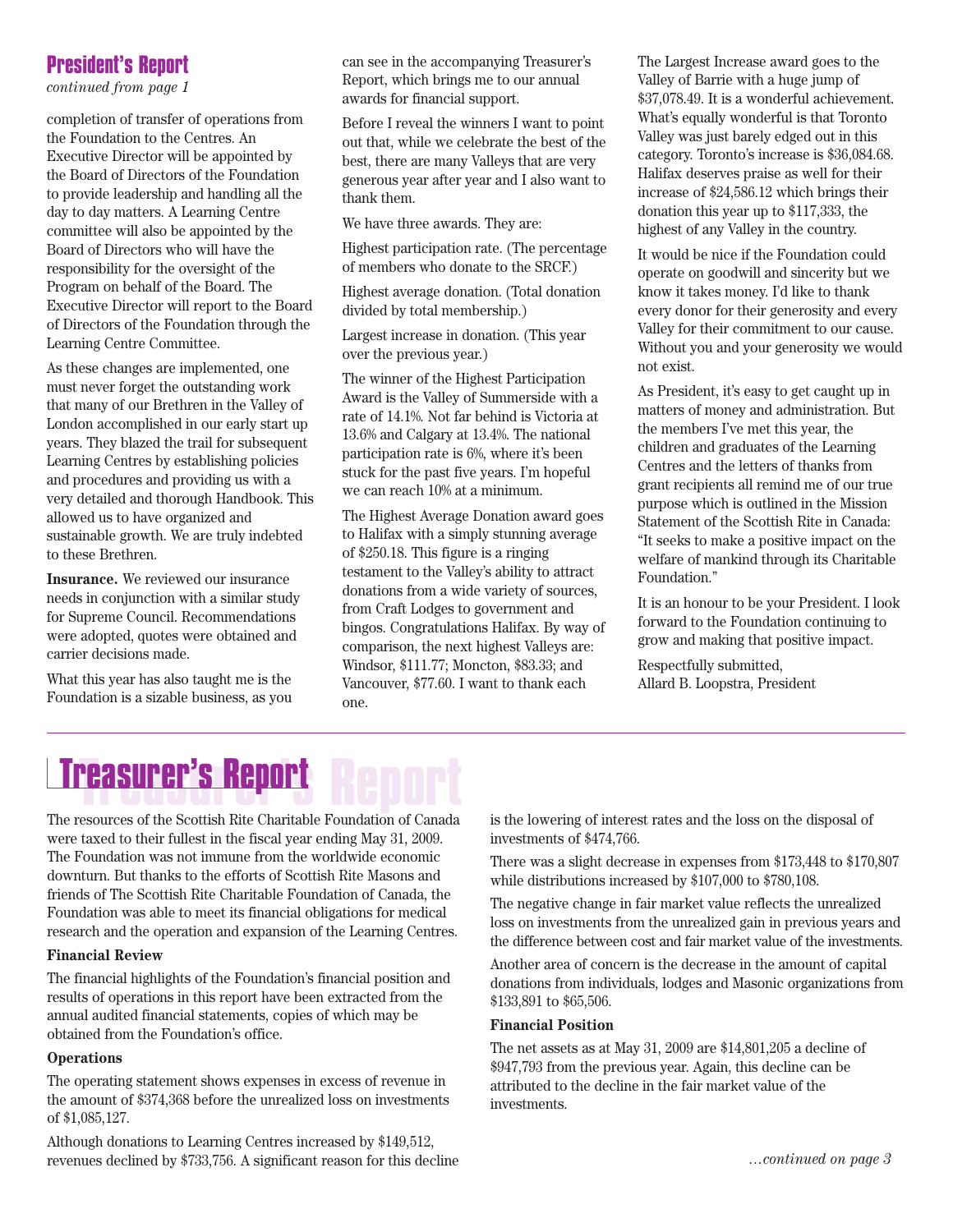### **Treasurer's Report**

*continued from page 2*

The largest asset of the Foundation is the investment portfolio. As of May 31, 2009 its fair market value was \$14,344,613. The investment portfolio consists of what is considered low risk instruments 25% in equities and 75% in fixed term or interest bearing investments.

#### **The Way Ahead**

The Scottish Rite Charitable Foundation of Canada will face many challenges in the years ahead to:

- 1. Continue to support medical research thorough grants, awards and donations.
- 2. Support operations and expansion of the Learning Centres.

Investment income for the next 12 months is projected at \$592,000. Although the fair market value of our investments seems to be improving we must actively seek the continued support from Scottish Rite Masons and their friends.

In closing, I would like to express my appreciation to the staff of the Foundation: Terry Mclean, Susan Thompson and Annie Thompson for their support during my first term as Treasurer.

Respectively submitted, George Benton, Treasurer

### **Statement of Operations**

| Year Ended May 31                      |                |               |
|----------------------------------------|----------------|---------------|
|                                        | 2009           | 2008          |
| Revenue                                |                |               |
| Donations - Learning Centre operations | \$<br>368,100  | \$<br>218,588 |
| Amortization of deferred contributions |                |               |
| - Ontario Trillium Foundation Grant    | 89,500         | 86,000        |
| Investment Income                      | 593,713        | 660,296       |
| Gain (loss) on disposal of investments | (474, 766)     | 345,419       |
|                                        | 576,547        | 1,310,303     |
|                                        |                |               |
| <b>Expenses</b>                        |                |               |
|                                        | 170,807        | 173,448       |
|                                        |                |               |
| Excess of revenue over expenses,       |                |               |
| before distributions and unrealized    |                |               |
| gains (losses) on investments          | 405,740        | 1,136,855     |
|                                        |                |               |
| <b>Distributions</b>                   |                |               |
| Grants                                 | 444,588        | 350,061       |
| Awards                                 | 90,000         | 70,237        |
| <b>Bursaries</b>                       | 20,000         | 22,000        |
| Learning Centre operations             | 225,520        | 230,721       |
|                                        | 780,108        | 673,019       |
|                                        |                |               |
| Excess of revenue over expenses before |                |               |
| change in unrealized gain (loss) on    |                |               |
| investments                            | (374, 368)     | 463,836       |
|                                        |                |               |
| Change in unrealized gain (loss)       |                |               |
| on investments                         | (1,085,127)    | 1,165,341     |
| Excess of revenue over expenses        |                |               |
| (expenses over revenue)                | $(*1,459,495)$ | 1,629,177     |

### **Financial Highlights - Financial Position**

Year ended May 31, 2009

|                                               | 2009             | 2008                      |
|-----------------------------------------------|------------------|---------------------------|
| Assets                                        |                  |                           |
| Cash                                          | \$<br>301,515 \$ | 382,741                   |
| Receivables                                   | 109,812          | 63,917                    |
| GST receivable                                | 3,377            | 18,013                    |
| Prepaids                                      |                  | 2,255                     |
|                                               |                  |                           |
|                                               | 414,704          | 466,926                   |
|                                               |                  |                           |
| Capital assets                                | 80,936           | \$96,072                  |
|                                               |                  |                           |
| Investments                                   | 14,344,613       | 15,246,958                |
|                                               |                  |                           |
|                                               |                  | \$14,840,253 \$15,809,956 |
|                                               |                  |                           |
| <b>Liabilities</b>                            |                  |                           |
| Payables and accruals                         | \$<br>39,048 \$  | 60,958                    |
|                                               |                  |                           |
| Deferred contributions                        |                  |                           |
|                                               | 39,048           | 60,958                    |
|                                               |                  |                           |
| <b>Net Assets</b>                             |                  |                           |
| Net assets invested in capital                | 80,936           | 96,072                    |
| Unrestricted net assets - Income retained for |                  |                           |
| charitable and benevolent purposes            | 53,389           | 1,497,748                 |
| Internally restricted net assets -            |                  |                           |
| Capital                                       | 14,666,880       | 14, 155, 178              |
|                                               | 14,801,205       | 15,748,998                |
|                                               |                  |                           |
|                                               |                  | \$14,840,253 \$15,809,956 |

### **Statement of Capital Revenue and Capital**

Year Ended May 31

|                                    |              | 2009             | 2008         |
|------------------------------------|--------------|------------------|--------------|
| Revenue                            |              |                  |              |
| Donations                          |              |                  |              |
| Individuals, Lodges and            |              |                  |              |
| Masonic organizations              | \$           | 65,506           | \$133,891    |
| Learning Centre Donations          |              | 162,812          | \$120,273    |
| <b>Bequests</b>                    |              | 283,384          | \$555,574    |
|                                    |              |                  |              |
|                                    |              | 511,702          | \$809,738    |
|                                    |              |                  |              |
| Internally restricted net assets - |              |                  |              |
| Capital, beginning of year         |              | $14{,}155{,}178$ | \$13,069,105 |
| Capital Revenue                    |              | 511,702          | \$809,738    |
|                                    |              |                  |              |
| Transfer from unrestricted         |              |                  |              |
| net assets - Operating account     |              |                  | \$276,335    |
|                                    |              |                  |              |
| Internally restricted net assets - |              |                  |              |
| Capital, end of year               | \$14,666,880 |                  | \$14,155,178 |
|                                    |              |                  |              |